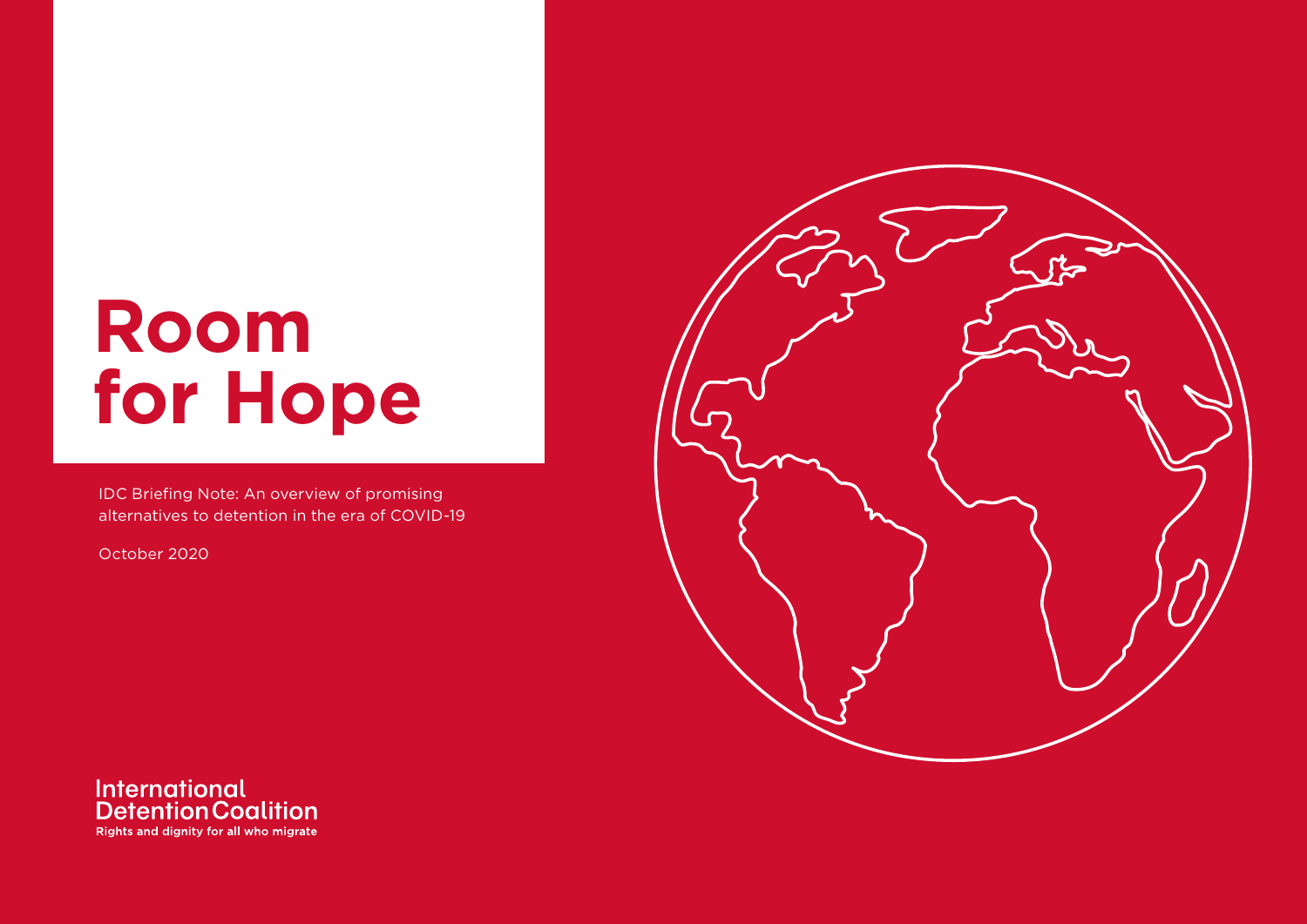"The COVID-19 pandemic has created momentum for alternatives to immigration detention as a viable solution to mitigate public health concerns while ensuring access to human rights and essential services for migrants"

[Policy Brief](https://migrationnetwork.un.org/sites/default/files/docs/un_network_on_migration_wg_atd_policy_brief_covid-19_and_immigration_detention.pdf)

United Nations Network on Migration Working Group on Alternatives to Detention Co-led by IDC, UNHCR & UNICEF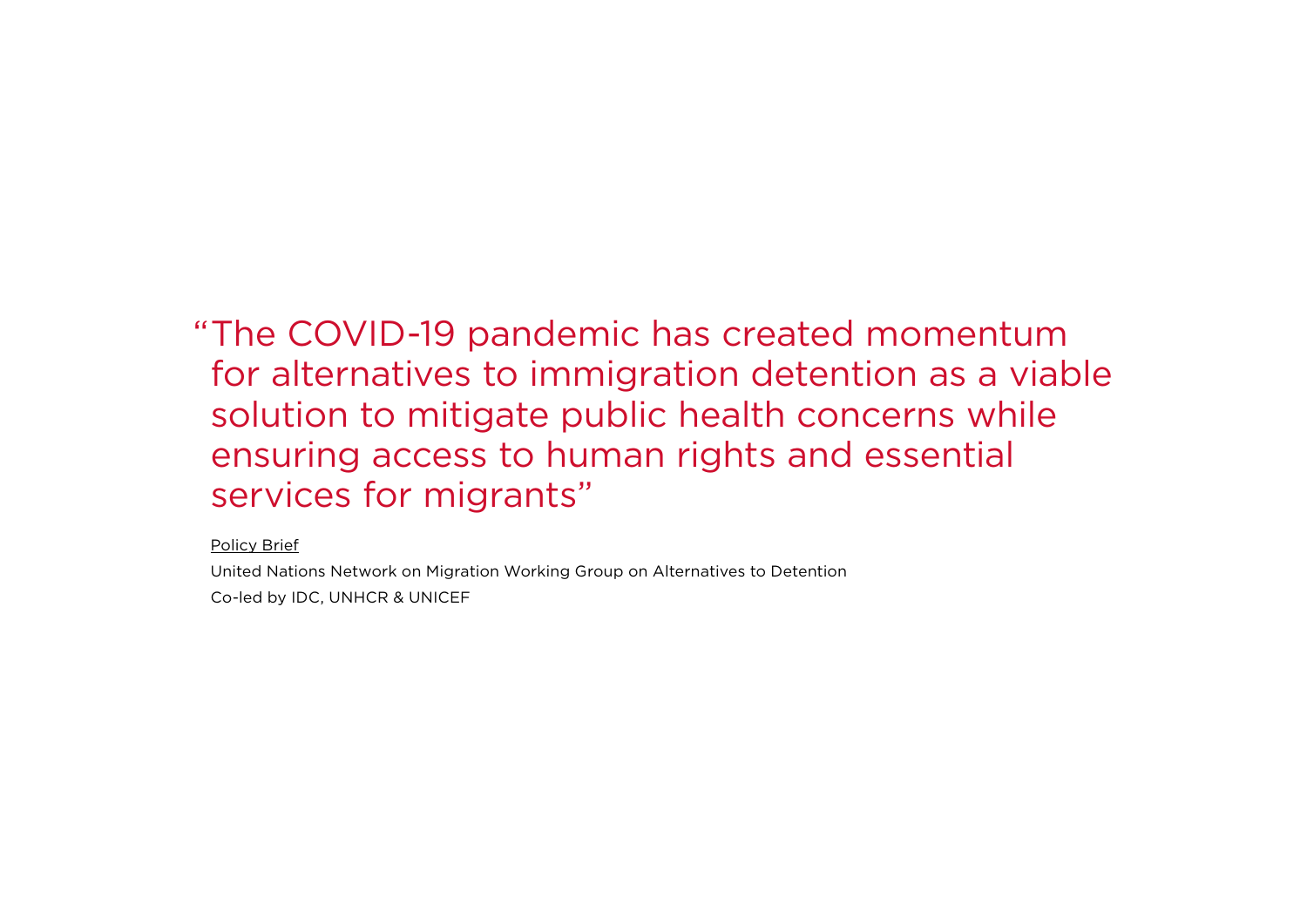### Introduction

The impacts of COVID-19 have been far-reaching for people in migration-related detention or at-risk of being detained. Amidst the many [issues of concern](https://idcoalition.org/covid-19/) that have been highlighted by the IDC, there are also a number of promising responses and practices that demonstrate how alternatives to detention (ATD) can be utilised to reduce public health concerns, while supporting compliance with human rights standards and the provision of, and access to essential services.

These promising responses range from temporary release from detention and relaxation on onerous reporting requirements, to greater use of alternative care for migrant children. They highlight how there are opportunities for the wider use of humane and cost effective ATD that have emerged during the COVID-19 pandemic. Such ATD also support essential health measures, reducing the spread of COVID-19. By engaging actors involved in, and documenting these promising responses to the pandemic, the IDC seeks to build on this momentum to increase the uptake of ATD and reduce the use of immigration detention.

With regard to immigration detention and COVID-19, IDC has developed a broad based Global COVID-19 Policy Position and during COVID-19 crisis and recovery, recommends:

- 1. Immediate release from immigration detention into rights-based ATD, and a moratorium on any further detention
- 2. Non-discriminatory access to rights and services for all migrants, refugees, asylum seekers and stateless persons in the community, as well as case resolution procedures that are adapted to the health and safety needs of COVID-19

3. For those remaining in detention, conditions must meet international human rights standards, and must not be diminished due to COVID-19

This Briefing Note was informed by data made available between April-August 2020 and highlights a number of promising responses identified through IDC networks and other open-access sources. The aim of this Briefing Note is to provide a snapshot of when and where changes in the immigration detention landscape have occurred in response to COVID-19. In some cases these changes have aligned with rights-based ATD and reinforce the value of the [Community Placement](https://idcoalition.org/cap/)  [and Assessment \(CAP\) model](https://idcoalition.org/cap/) as a resource to strengthen migrationmanagement responses, including during times of crisis. In other cases, while integrating some elements of the CAP model, responses have not been grounded in a rights-based ATD or migration policy framework, leading to concerns and gaps which will need to be addressed.

As we continue to face deep societal changes due to the prolonged impact of COVID-19, IDC urges that detention as a migration governance approach continues to be challenged. IDC calls for rightsbased ATD that are humane, cost effective, comply with public health measures and respect the human rights of migrants, asylum seekers and refugees, and stateless persons.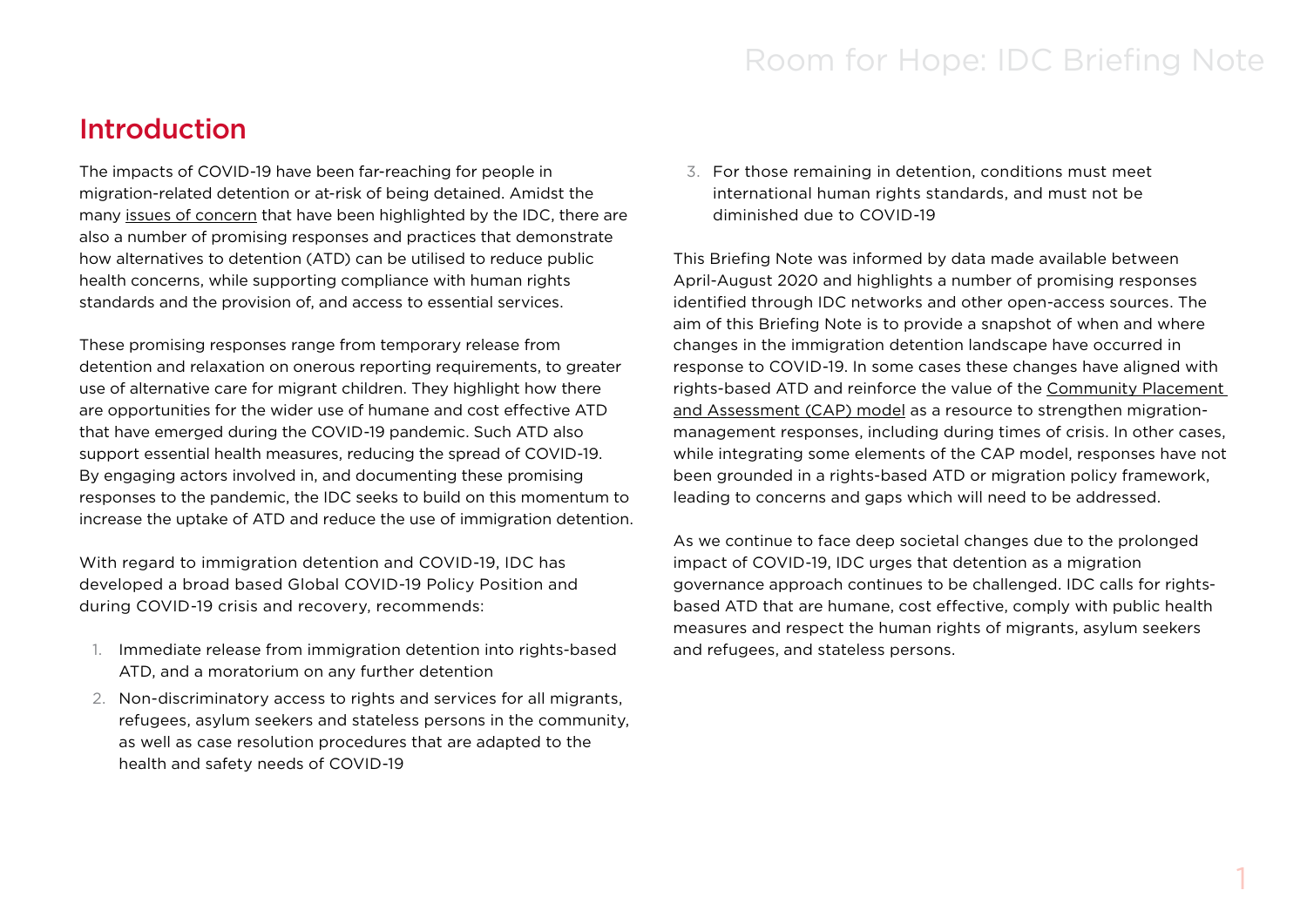## Initial State Responses

Since the beginning of the pandemic in early 2020, broad measures have been adopted to contain or eliminate the spread of COVID-19 globally. Such measures, including border closures and far-reaching restrictions on movement, have affected all groups within a country's territory, including citizens, residents, temporary visitors as well as migrants, asylum seekers and refugees, and stateless persons.

From the outset of the public health emergency declared by the World Health Organisation in January 2020, the main priority for most governments and public health departments has been to uphold community safety. At the same time, concerns began to emerge for people in migration-related detention who very often face conditions such as overcrowding and insufficient water, sanitation and health care facilities, and lack of access to adequate medical care in an environment where some may have pre-existing health conditions. A [diverse range](https://idcoalition.org/covid-19/key-developments/) of immediate [responses from](https://idcoalition.org/wp-content/uploads/2020/05/IDM_Apr-2020_Summary-of-APRRN-IDC-Asia-Pacific-COVID-19-webinar_FINAL.pdf)  [States](https://idcoalition.org/wp-content/uploads/2020/05/IDM_Apr-2020_Summary-of-APRRN-IDC-Asia-Pacific-COVID-19-webinar_FINAL.pdf) to this emerging crisis included:

- $\rightarrow$  closing access to immigration detention centres and facilities for visitors and service providers;
- $\rightarrow$  increased restrictive internal measures in detention such as quarantining and solitary confinement;
- $\rightarrow$  unclear screening and preventative measures;
- $\rightarrow$  suspensions and delays in legal and administrative proceedings;
- $\rightarrow$  heightened risk of deportation without due process;
- $\rightarrow$  suspension of immigration detention orders;
- $\rightarrow$  mass releases near border areas:
- $\rightarrow$  individual releases from pre-removal detention due to international border closures and impossibility of effecting returns; and
- $\rightarrow$  increased instances of immigration detention upon arrival, justified under quarantine requirements.

In some contexts, access to release mechanisms became more difficult and there were threats of crackdowns on undocumented migrants that resulted in increased numbers of people in detention. Other issues included meeting information needs where people might require translation of information messages in order to understand the implications of any government orders regarding, for instance, lockdown measures.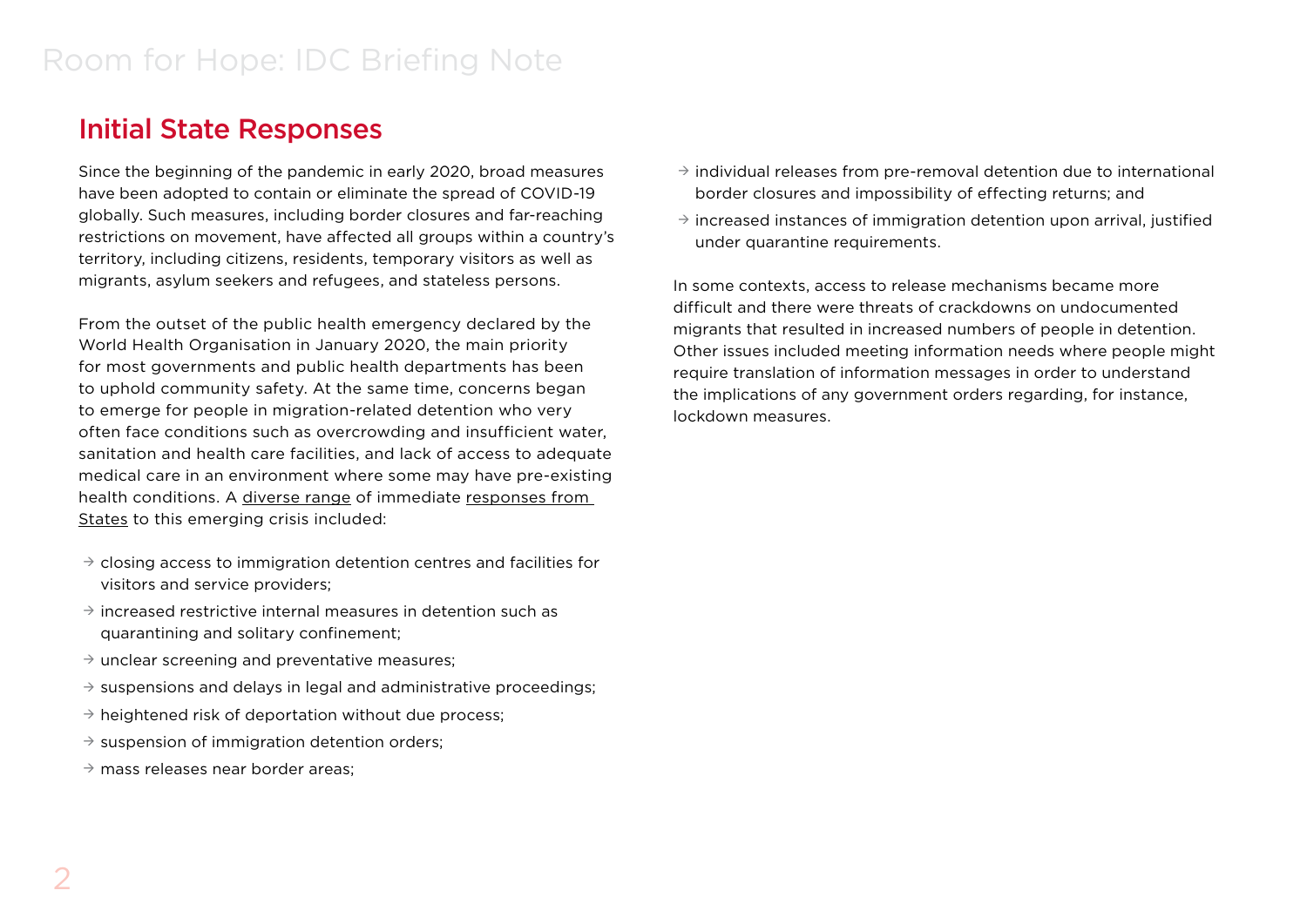# Initial Civil Society, UN and other Stakeholder Responses

Organisations operating locally, particularly from civil society, faced increasing pressure to mitigate the impacts that COVID-19 and the immediate responses from States had on migrants, stateless persons, asylum seekers and refugees, while trying to address the impacts on their own organisations and staff. Despite increasing challenges, local support organisations quickly mobilised to coordinate efforts, respond to immediate needs and engage in advocacy.

Global, regional, national, and local advocacy efforts from civil society organizations, UN agencies and other stakeholders have centred around seeking release from detention and a moratorium on migrationrelated apprehensions. Related to this was the adoption and expansion of ATD, drawing upon the CAP Model to guide decision-making around placements in the community.

Other guiding principles and recommendations on immigration detention and ATD issued by key stakeholders include:

- $\rightarrow$  Policy Brief of the Working Group on Alternatives to Immigration [Detention of the United Nations Network on Migration](https://migrationnetwork.un.org/sites/default/files/docs/un_network_on_migration_wg_atd_policy_brief_covid-19_and_immigration_detention.pdf)
- $\rightarrow$  Principles for Protection for Migrants, Refugees and other Displaced [Persons](https://zolberginstitute.org/covid-19/?mc_cid=5249f6ac72&mc_eid=42a27631c1)
- $\rightarrow$  [UN SG Policy Brief: COVID-19 and People on the Move](https://www.un.org/sites/un2.un.org/files/sg_policy_brief_on_people_on_the_move.pdf)
- $\rightarrow$  WHO's Interim Guidance on Preparedness, Prevention and Control [of COVID-19 in Prisons and Other Places of Detention](https://www.euro.who.int/__data/assets/pdf_file/0019/434026/Preparedness-prevention-and-control-of-COVID-19-in-prisons.pdf)
- $\rightarrow$  [OHCHR's Guidance on Covid-19 and the Rights of Migrants](https://www.ohchr.org/Documents/Issues/Migration/OHCHRGuidance_COVID19_Migrants.pdf?fbclid=IwAR2aa029YDZsFDOTpcDqU8cymQCT813T9lCvja4SKV6mhML_4lOU68ZTN-o)
- $\rightarrow$  UNHCR's Key Legal Considerations for People in Need of [International Protection in the Context of Covid-19](https://www.refworld.org/docid/5e7132834.html)
- $\rightarrow$  [IOM's COVID-19 Analytical Snapshot: Immigration Detention](https://www.iom.int/sites/default/files/our_work/ICP/MPR/covid-19_analytical_snapshot_9_-_immigration_detention.pdf)
- $\rightarrow$  UNICEF's Key Messages on Refoulement, Detention, Push Backs and [Deportations of Children](https://unicef-my.sharepoint.com/:w:/g/personal/idelorenzocaceres_unicef_org/EdeI3EGiU-hAm6cHLKQTrdoByDl8m3q9YAEsaU1i2guZ3Q?rtime=oCV7wWVq2Eg)
- $\rightarrow$  Subcommittee on the Prevention of Torture's Advice Related to the [Coronavirus Pandemic](https://www.ohchr.org/Documents/HRBodies/OPCAT/AdviceStatePartiesCoronavirusPandemic2020.pdf)
- $\rightarrow$  Inter-Agency Standing Committee Interim Guidance COVID-19: [Focus on Persons Deprived of Their Liberty](https://interagencystandingcommittee.org/system/files/2020-03/IASC%20Interim%20Guidance%20on%20COVID-19%20-%20Focus%20on%20Persons%20Deprived%20of%20Their%20Liberty.pdf)

The focus of advocacy efforts at all levels have been the following themes:

- 1. Public Health is paramount an acknowledgement that detention can exacerbate the risk factors for COVID-19 and that ATD can both mitigate risk and comply with local guidelines.
- 2. Humane approach as has been seen in other sectors, such as aged care, lockdowns and restrictions on visitor access for people in detention adds to mental health concerns and inhibits a culture of monitoring and oversight. People in detention also require continued access to medical care.
- 3. Rights based the provision to ensure the rights of all persons resident in a country irrespective of visa status extends to people in detention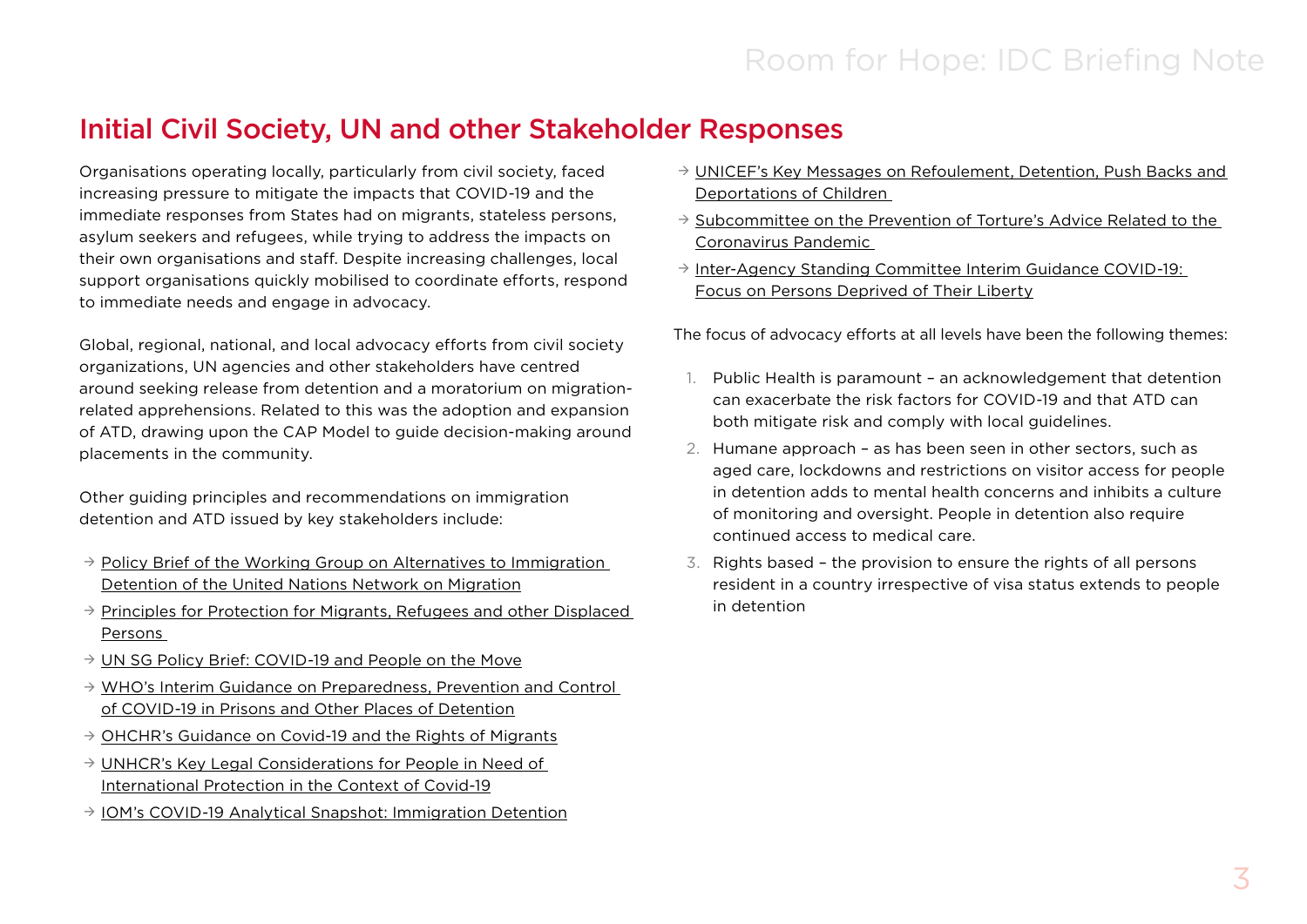### Promising Responses based on Alternatives to Detention

While the situation changes rapidly, and will continue to change, the responses identified below have been reported as occurring as a response to the COVID-19 pandemic. These examples reflect just a snapshot of where ATD and elements of the CAP model have been adopted or strengthened to enhance public health responses to the risks posed by COVID-19 to persons in, and at-risk of, migration related detention.

### Releases from detention and decreased arrests

#### **Belgium**

In order to mitigate the risks of a COVID-19 infection, Belgium reduced the capacity of its immigration detention centres and released approximately half of its detainee population. These included vulnerable groups and individuals that were to

be returned under the Dublin Agreements. However, little to no support has been provided to those released.

### Egypt

There have been reports of reduced instances of arrests/ detention for those without valid residency permits including expired documentation. The centralized government visa and residency services suspended their operations between mid-March to June.

### **Italy**

As of 28 March, an estimated 381 people were detained in Italian immigration centres pending deportation. However, judges have been issuing individual release orders on the basis that deportation is not possible.

#### Japan

There was reportedly a decrease in arrest and detention during the pandemic. Statistics from Parliament members show that at the end of 2019, 1,054 were detained. By the end of April 2020, this number decreased to 914.

Provisional release was granted for about 563 asylum seekers by April. In May 2020, the Ministry of Justice released an official guideline to address the risk of a COVID-19 outbreak in immigration detention. Under this guideline, the Immigration Services Agency is directed to actively utilise provisional release to reduce the congestion level within the detention facilities.

### **Mexico**

In response to a successful strategic litigation challenge by a broad coalition of civil society organizations and a

recommendation by the national human rights commission, in April, immigration control operations such as border raids were suspended and arrests diminished significantly. [Detention](https://www.gob.mx/inm/prensa/actua-inm-con-responsabilidad-ante-la-contingencia-por-covid-19-241034?idiom=es)  [centers were practically emptied](https://www.gob.mx/inm/prensa/actua-inm-con-responsabilidad-ante-la-contingencia-por-covid-19-241034?idiom=es) (an estimated 3,000 people were released) and there were significantly reduced instances of detention in the ensuing months, primarily influenced by strict border closures in neighbouring origin countries. Detention numbers rose again by July, after negotiations regarding deportation to Central America, including detention of children, and continued to do so as borders reopened.

### **Spain**

In general, immigration detention is used to ensure deportations, however with travel restrictions meaning that deportations could not be carried out, there were technically no legal grounds for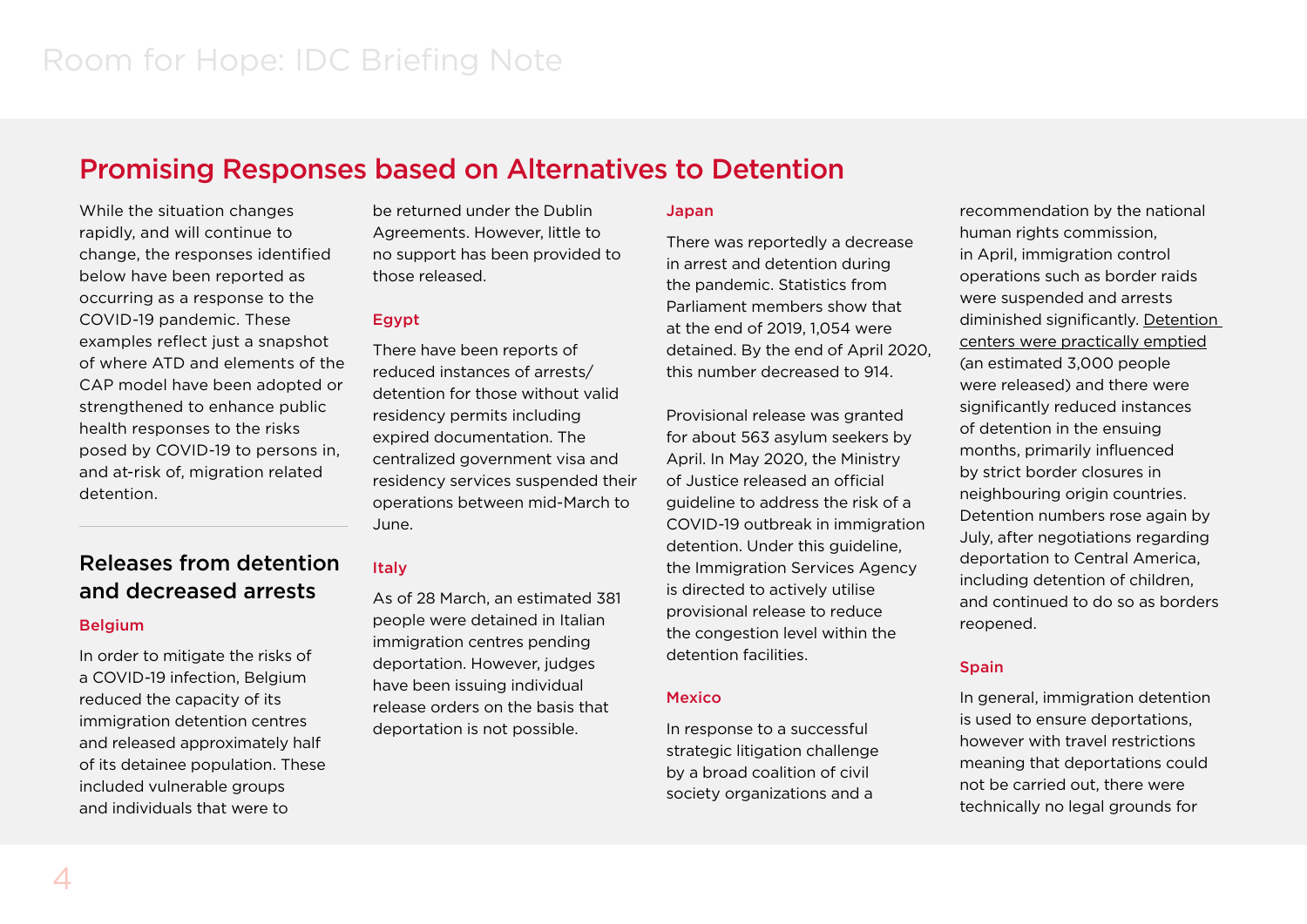detention. Following sustained advocacy and criticism from CSOs and the Spanish Ombudsman, 8 detention facilities were emptied by the first week of May. Those with a residence were released to their homes (with family or friends). Those without sent to reception centres run by civil society organisations where case management is provided. No reporting conditions were imposed. Migrant detention was temporarily suspended during the peak months of the pandemic.

#### United Kingdom

In the United Kingdom, the Home Office has released almost 300 people from detention centres, about a quarter of the estimated 900 people detained. Pressure for these releases came in part from legal challenges made by IDC member Detention Action, who argued that the Home Office had failed to protect detainees from the COVID-19 outbreak. The United Kingdom's Home Office has refrained from detaining individuals from 49 nations where deportation is currently not possible due to travel restrictions. Releases from detention and decreased arrests

### Registration and Support in the Community

#### Guatemala

In the case of children deported to Guatemala, in accordance with the protocol for assistance and care of children coordinated by the authorities and civil society organizations, children are placed in hotels that act as filters (including COVID testing) before referral and reunification with families. Foreign migrant children are received in closed shelters to evaluate individual circumstances. Case management for children and families is jointly managed by the government and civil society.

#### Mexico

The government's ATD program for asylum seekers continued to operate through

the quarantine months and asylum seekers were referred to private and public shelters and private accommodation. Under the program, asylum seekers are offered a stipend for accommodation and food, access to workshops to understand their rights and support integration, and humanitarian and legal aid, primarily coordinated by UNHCR with its partners. However, migrants with irregular status are not eligible for this program.

Some small numbers of those released from detention centres were hosted in shelters run by local civil society organisations, some providing case management, in order to continue immigration processes. Others were released without documentation nor reporting conditions, simply a time-bound requirement to leave the country. Subsequent to proposals for managed release including ATD implementation made by IDC members, hotels mainly in the north of Mexico were given permission to stay open to

act as filters for both transit and deported migrants and refugees, supported by IOM and UNHCR funding.

#### Spain

Following release from detention, migrants were sent to reception facilities run by civil society organizations where accommodation and other support was provided to meet basic needs. They were not, however, required to stay in the shelters. The government of Spain granted extraordinary work permits for migrants to work in the agricultural sector. These permits will only be valid during the health emergency and are aimed at ensuring food supplies.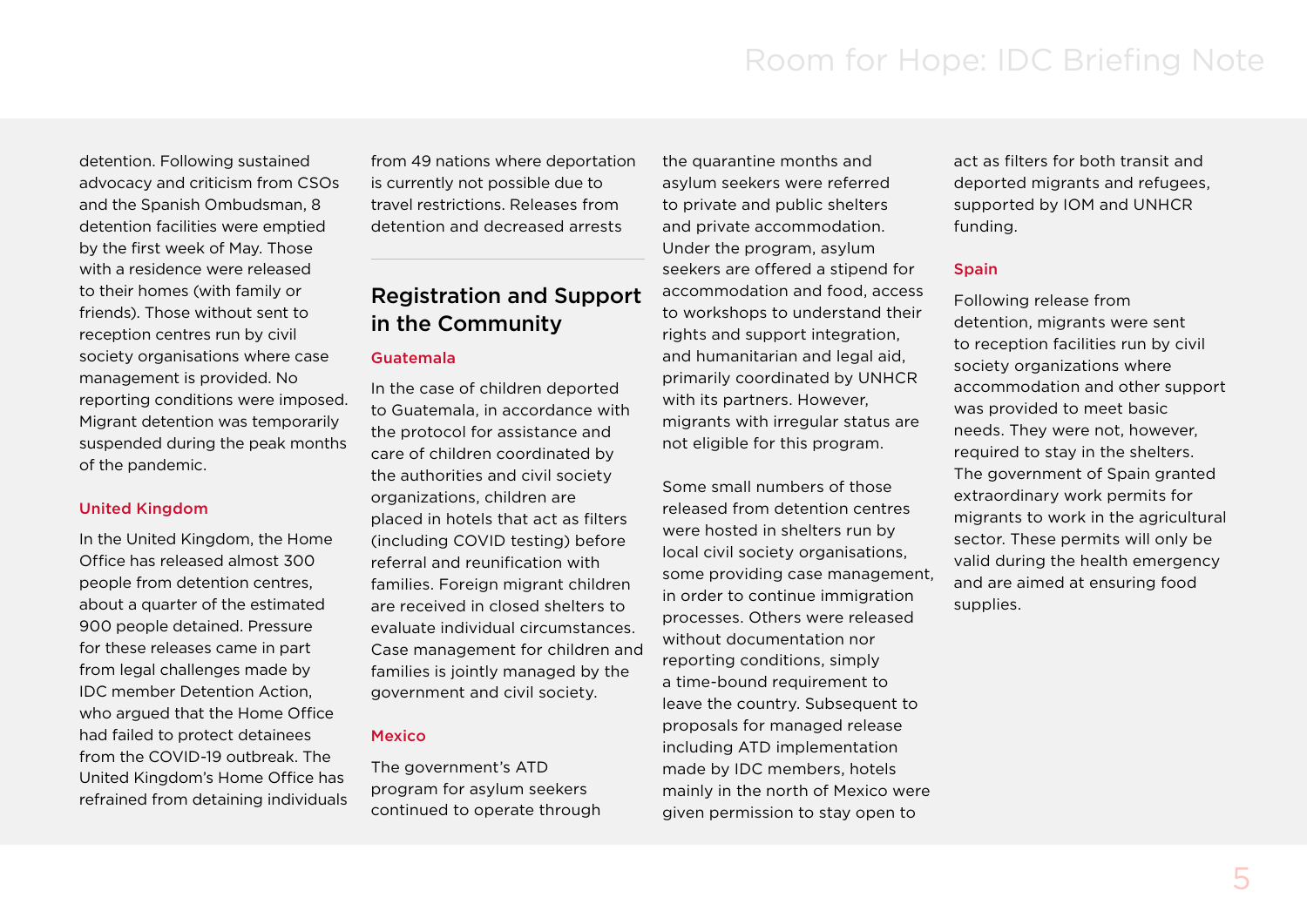### Extension of residency permits

### France

France has extended all residence permits for asylum seekers by three months to cover for expirations. However, several asylum seekers due to be returned to Italy have had their appeal against the extension of their detention rejected by French courts and will continue to be detained.

### South Africa

Asylum seeker permits that were due to expire during the country's lockdown period that began in March 2020 were automatically extended to 31 October.

#### Tunisia

The Tunisian government has decided to prolong the residency permit of all documented migrants by 3 months due to the total lock down in April. This was renewed for a further 3 months.

### Cessation or relaxation of reporting requirements

#### Japan

Migrants and refugees under provisional release did not have to report to the immigration office until the further notice during the pandemic. Immigration officers made a phone call to the released migrants and refugees to let them know that the date for reporting has been suspended due to COVID-19.

### United Kingdom

The requirement to report to immigration authorities, usually once every 2-3 weeks, was suspended until further notice during the pandemic.

### Public messaging on access to healthcare ("firewalls")

### **Egypt**

In April, the Egyptian government reiterated that refugees would be provided assistance within the national health care system during the pandemic. Refugees have access to public primary, secondary, and emergency health services however in reality, there they face barriers in accessing such services.

### Ireland

All migrants in Ireland, including undocumented people, have been given access to healthcare and social services, and their information will not be shared with the Department of Justice and Equality.

### **Portugal**

In Portugal, all foreigners with pending applications, including asylum seekers, will be treated

as permanent residents and have been given the same access to state services including "the national health service, welfare benefits, bank accounts, and work and rental contracts" until at least 1 July, provided that they can show that they have a pending application.

### South Korea

The government encouraged all migrants, including those with irregular status, to get tested if they had any COVID-19 symptoms. They also reassured that public health facilities would not be required to report undocumented patients, and that testing and treatment would be free for all persons.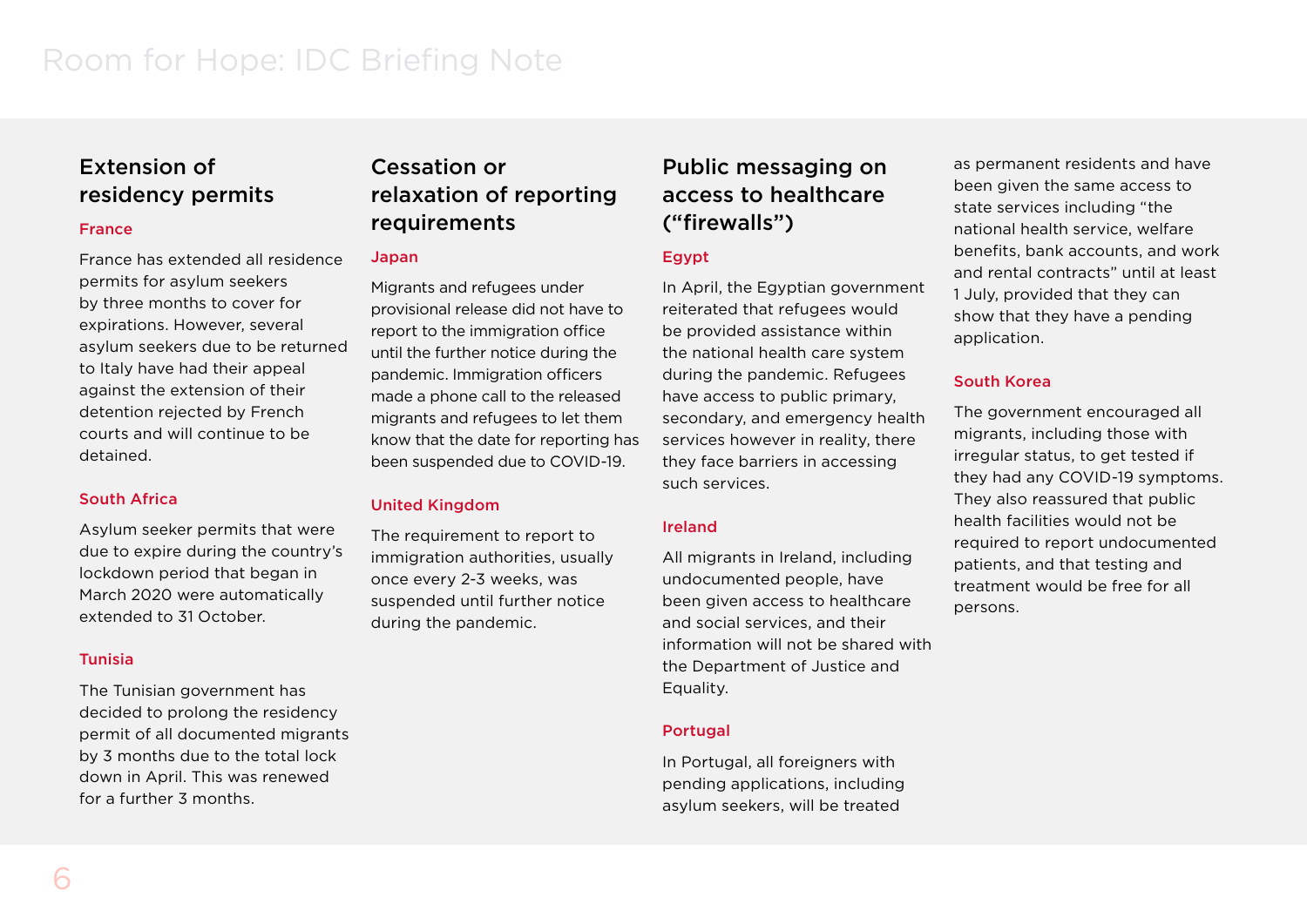# A promising trajectory in light of the CAP Model

In order to continue in this promising direction, the responses documented need to be sustained by legal and policy frameworks that ensure availability and accessibility of rights and community-based ATD, consistent with the CAP model.

While most of the developments outlined in this Briefing Note align with the CAP model, many are missing vital elements that would support positive outcomes in terms of access to rights and services, mental and physical wellbeing, social inclusion, contributions to communities, case resolution, cost, and compliance. For example, in a number of countries, releases from detention as well as temporary moratoriums on migration-related arrests have taken place, and persons benefiting from these measures have been provided with registration and follow-up support from government agencies. In other countries however, detainees were released with no registration, documentation or support; they were left in destitution with civil society organisations scrambling to meet their basic needs and to support them in accessing rights and services. The mere release of people from immigration detention or the mere cessation of migration related arrests and detention, while positive developments, are insufficient for people to access their rights and for governments to meet legitimate migration governance goals – and, during the COVID-19 era, public health needs.

Instead, to be successful and sustained, the documented ATD responses need to be further developed and expanded under the umbrella of migration governance frameworks using the CAP model as a guiding tool. While having to be specifically tailored to each national context, generally, these frameworks should:

 $\rightarrow$  not rely on detention;

- $\rightarrow$  guarantee minimum standards, basic rights and access to services (particularly health care in the current context);
- $\rightarrow$  focus on early engagement, case resolution and individual support through access to case workers and legal advice;
- $\rightarrow$  ensure provision of information;
- $\rightarrow$  use screening and referral tools and mechanisms to tailor placement decisions; and
- $\rightarrow$  allow individuals to live in the community either in their places of residence, with family members or in open shelters.

Grounded in these key elements of successful ATD [observed by IDC](https://idcoalition.org/wp-content/uploads/2016/01/There-Are-Alternatives-2015.pdf) in countries across the world, the CAP model can be used as a critical tool to identify and address gaps, needs and concerns, as well as to support the development, improvement, and expansion of these promising ATD responses that have emerged amidst the pandemic.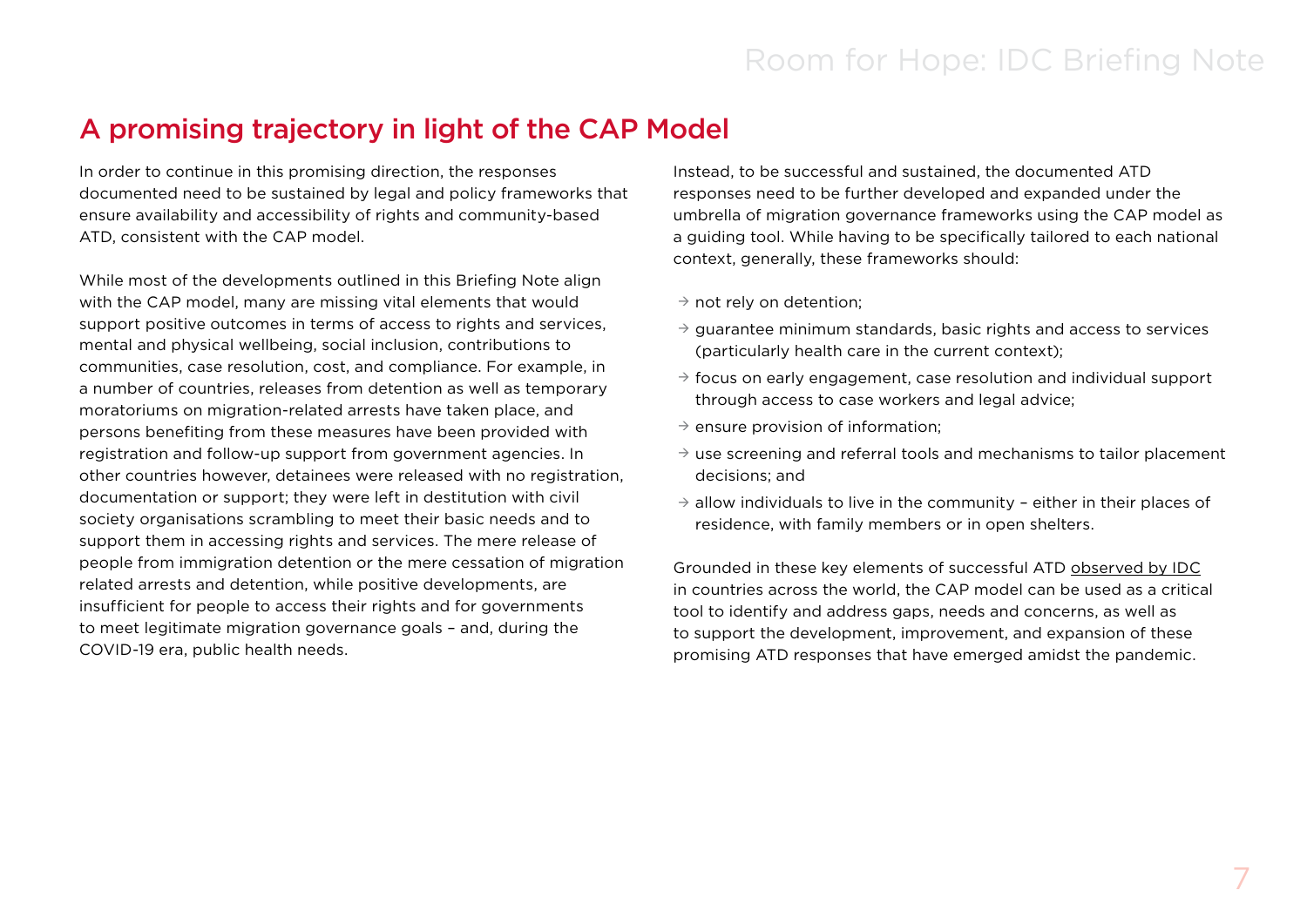# Alternatives to Detention as the 'new normal': expanding promising responses and pre-existing practices

As countries adjust to the "new normal", there is now a unique opportunity for governments to showcase and learn from the promising instances of ATD that have been used, to look into pre-existing ATD practices, and in planning for the post-pandemic future, to move away from the use of migration-related detention.

In the context of the pandemic, rights-based ATD have emerged as a policy tool to achieve longer-term systemic change towards migration governance frameworks that do not rely on detention. In collaboration with civil society, UN agencies and other stakeholders, this is the time to reflect on the progress, challenges, concerns, and learnings during the health crisis, to work collaboratively on developing national strategies and roadmaps to enable well-managed releases of remaining detainees into rights-based ATD, and to make ATD the rule rather than the exception.

In some countries, previously existing ATD have been utilized during the pandemic to facilitate the release of large numbers of people from immigration detention. These mechanisms, including underutilized laws and policies that permitted releases from detention into communitybased ATD and case management in ATD instead of detention, were quickly deployed and well adapted to COVID-19 circumstances. Conditions such as reporting or designated residence requirements were not applied at all or modified e.g. the use of telephone rather than in-person reporting, or significantly reduced frequency of in-person reporting. **If these approaches could be utilized, can they be continued? How can they be sustained, broadened and scaled up beyond the pandemic?** 

**Succeeding in this endeavour will entail concerted efforts, collaboration and peer learning at all levels, tailored advocacy and targeted technical support.** Through this Briefing Note, IDC seeks to support these ongoing efforts by showcasing responses that represent global examples of countries choosing ATD as workable models during a time of crisis. As we move into periods of recovery and into the "new normal", these workable models can be strengthened and expanded to reach more people at risk of being detained or currently held in detention. Some suggested actions include:

- $\rightarrow$  improvement of data collection on ATD and its impacts, especially during the pandemic, to increase the evidence base;
- $\rightarrow$  collaboration between multiple levels of government, civil society and UN agencies to pilot, scale up and strengthen rights-based ATD using the CAP model as a framework;
- $\rightarrow$  drafting of action plans at country, regional and global levels for targeted advocacy on rights-based ATD;
- $\rightarrow$  development of opportunities for targeted peer learning and exchange to share lessons learned, concerns, challenges and progress; and
- $\rightarrow$  engagement of the media and the general public to understand the extraordinary economic, social and human cost of immigration detention for migrants, refugees, asylum seekers and stateless persons, communities and countries.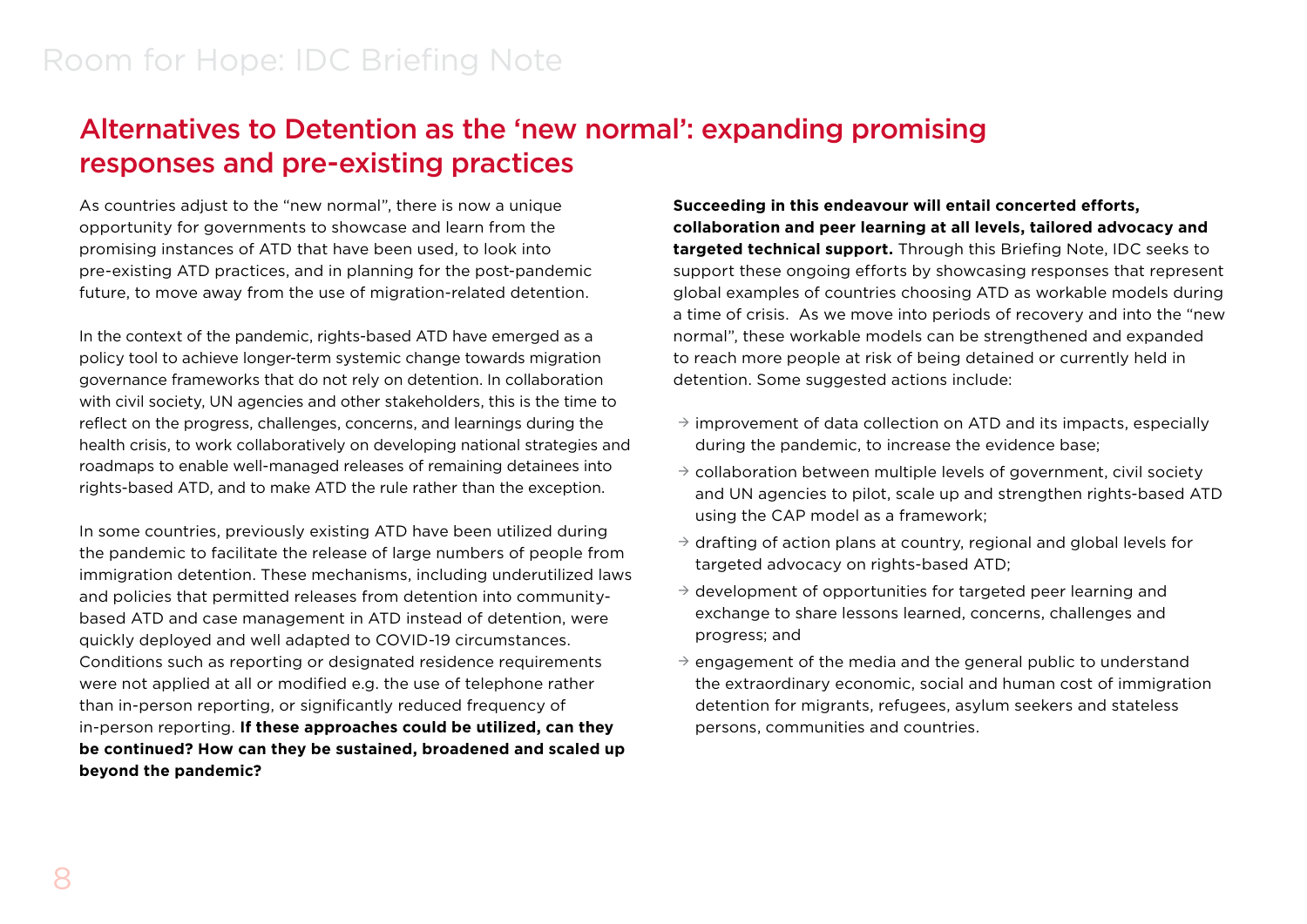The cost-saving measures of ATD and their established potential to reduce State spending on immigration detention are fundamental with the economic impact of COVID-19 now becoming apparent, resulting in State-budget reductions along with job losses and fears for economic recession. Reducing unnecessary public expenditure on costly detention becomes key during a period of recession and economic downturn. Also, the significant impacts of detention on an individual's mental health are well documented. Such impacts place migrants, refugees, asylum seekers and stateless persons at even greater risk of isolation and harm in the society in which they are residing.

In recent months, in addition to responding to COVID-19 there has also been an outpouring of activism about issues of racism, inequality and discrimination. These are issues that also deeply affect people in or at risk of migration-related detention and that are at the core of migration systems that resort to detention. Taken together they highlight the immediate pressing need for a better way to respond to migration that includes ending the use of detention; ensuring the provision of rightsbased ATD; addressing public health considerations for migrants, refugees, asylum seekers and stateless persons in a safe and dignified manner; and overall working to ensure human rights and create better cohesion in societies and communities for all.